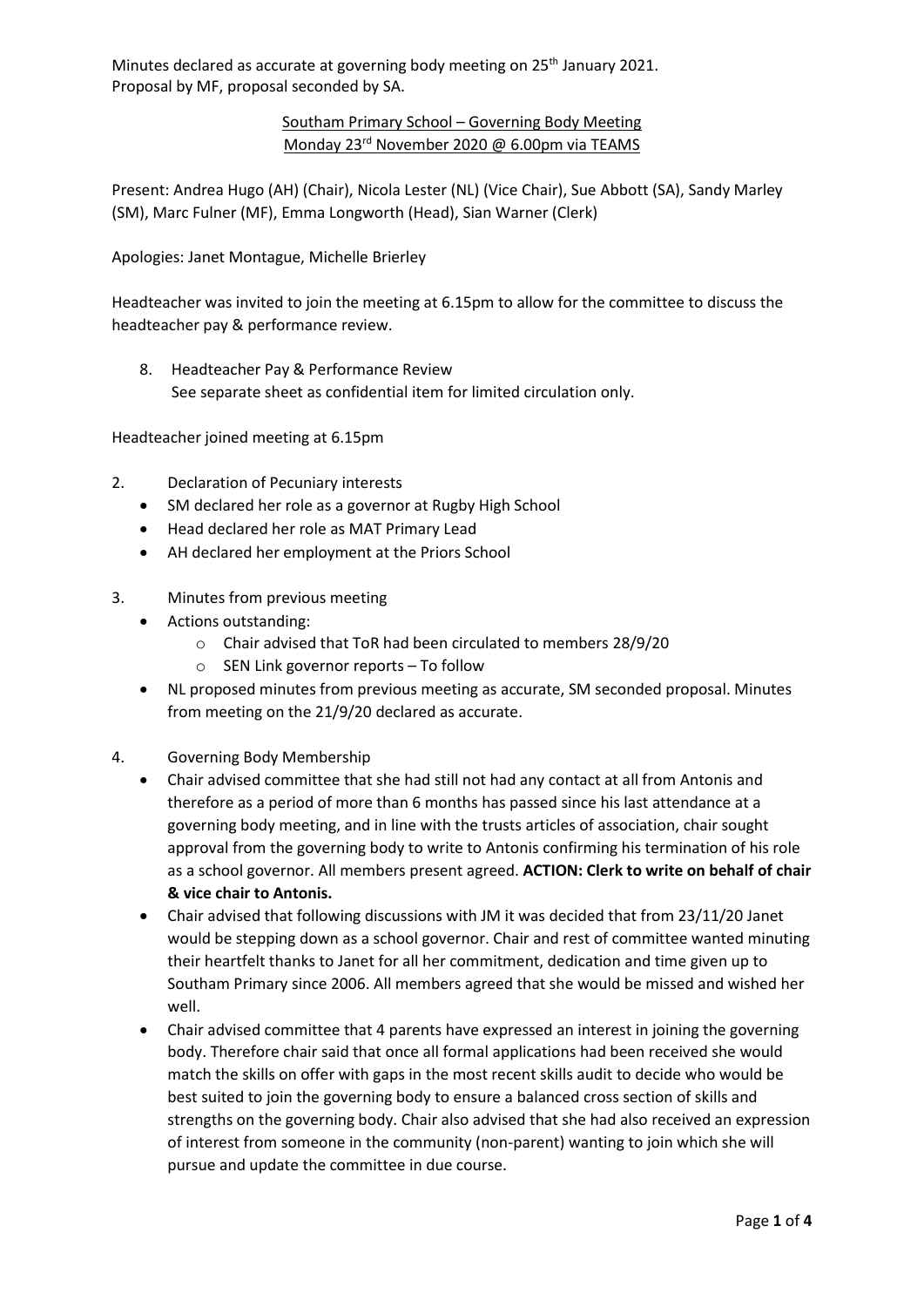- Governor suggested that they place an advert asking for new members via social media platforms across the other schools in the academy trust. All agreed this was a good idea. **ACTION: Clerk to place advert.**
- SA in her capacity as safeguarding governor agreed to remain on the governing body until Easter 2021, when it was felt there would be the capacity within the committee for another governor to taken on this role. Governors thanked SA for offering to stay on.
- 5. Review of the Return to School Action Plan (refer to document circulated prior to meeting by Headteacher)
	- *Governor asked if the 'gap' was beginning to close in terms of children's progress or was it just being maintained in as much as the gap isn't widening. Head said that the gap is large.* Year 6 had just undergone half termly assessments and the results have indicated that there are still very large gaps in children's knowledge which will need work.
	- Head advised that she has spent the majority of the school's catch up funding on extra staff across the school.
	- Head advised that for the younger children it was more the case of emotional issues that require attention due to having such a large amount of time away from school. Head said that it was an uphill struggle at the moment, but that they will continue to carry on the excellent work that's being done in school to narrow the gaps.
	- *Governor asked if head knew whether it was the same for other primary schools*. Head said that it was the same for other primaries and that these were long term issues that schools will have to deal with as a result.
	- *Governor asked if parents were supportive and understanding*. Head said that they were.
	- Head advised that she has bought into an online package 'Classroom Secrets' which can be used by children who are having to self-isolate. Children will have their own unique log on and will find a weeks' worth of lessons available to them. This means that the teaching staff will not be required to upload work to this portal as the tasks and lessons are already there.
	- *Governor commented that attendance to date this academic year overall has been good*. Head said that week on week she was keeping comparative attendance data from same periods last academic year.
	- Head advised that she had made 2 referrals to Warwickshire Attendance Service, however these were families that were already being monitored this way prior to covid-19 last academic year.
	- *Governor asked if the pupil premium attendance was showing a trend of some sorts*. Head advised that nothing unusual in pp attendance data, and no real trends forming.
- 6. Head teacher Report (circulated prior to meeting by headteacher)
	- *Governor queried the Ofsted targets noted in the report*. Head advised that they were the targets resulting from the last Ofsted inspection. Head advised that the school was in a very different place to the position when these targets were set.
	- *Governor asked if the number of safeguarding referrals (29) in the summer term 2020 was particularly high or comparative to previous years*. Head said that she would provide stats for previous years so that governors can make comparisons year on year. **ACTION: Head to provide safeguarding referral stats from previous years.**
	- Head said that there were many families at the moment needing extra support from school to avoid these families falling further into crisis.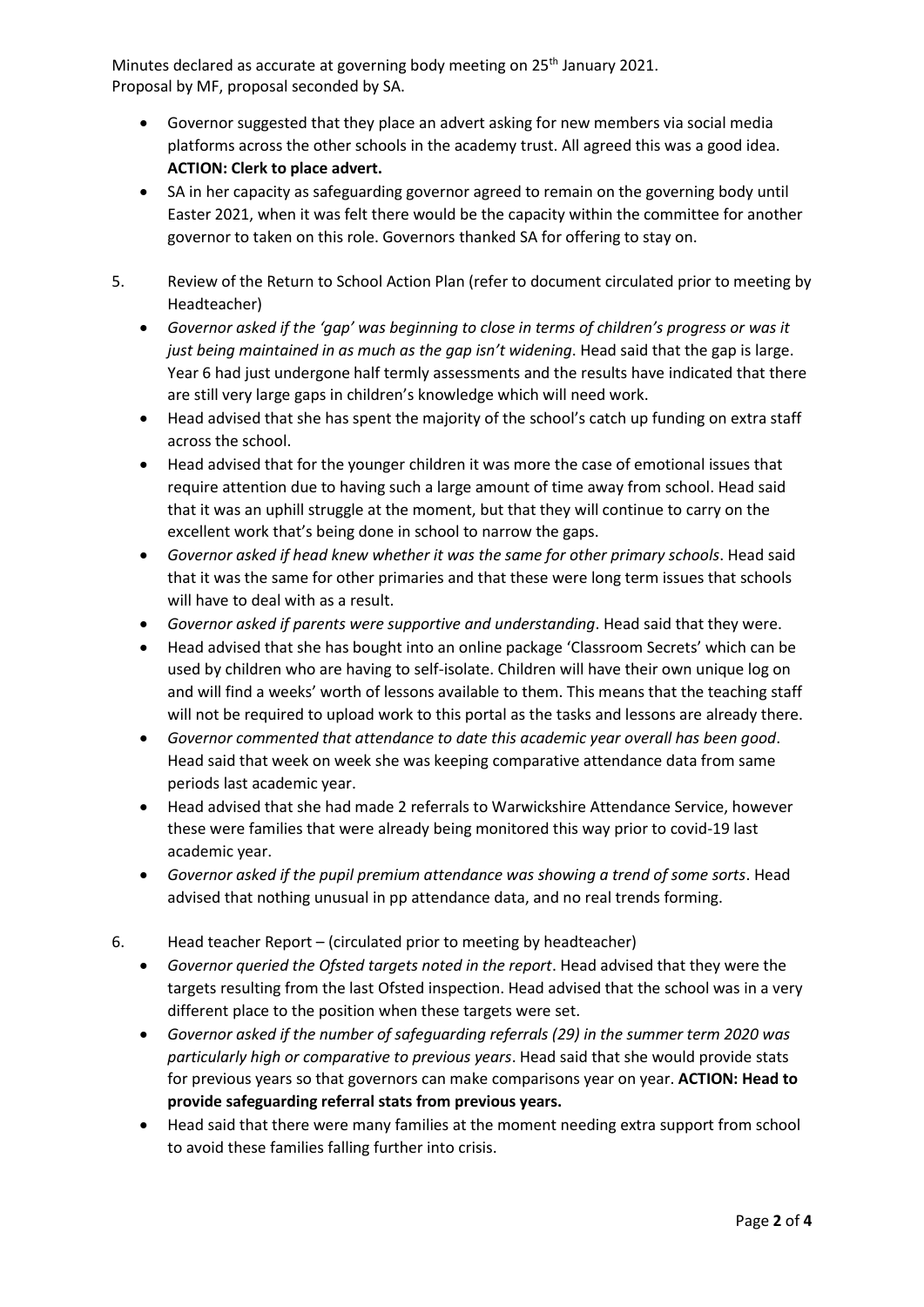- *Governor asked how the newly configured years 5 & 6 set up is working this academic year.* (1 year 5 class & 2 year 6 classes with a few years 5's in each of the 2 year 6 classes). Head said that the new set up is working well, however due to current restrictions a downside is the lack of interaction between the children due to the bubbles.
- Head advised that Debbie Pittarello has agreed to work 4 days a week until the end of this academic year and Chris Dawes has withdrawn his request to reduce his week to 4 days and wants to remain full time. Head said that this has helped enormously with continuity for the children in the classes.
- *Governor asked if the school was still receiving many new applications for children to join the school*. Head said that they were still receiving applications steadily. However, head advised committee that the admissions team at WCC have withdrawn the use of the Change of School Application form. This means that schools are given little to no information about the prospective new pupil in advance. Head said that she has taken this issue up with the LA as its more beneficial for schools to have some idea as to the provision the prospective new pupil may require in advance e.g.: send requirements.
- *Governor asked why there were 2 children on reintegration programmes.* Head advised that they were due to behavioural issues.
- *Governor asked for more information on potential expansion of the school building and the reasoning.* Head said that the plan would ideally be for a 2-form entry. Strategically, this would mean that the school is more financially viable as opposed to the current situation of a 1.5 form entry which can prove very tricky for forward planning & staffing. Head said that lunches and breaktimes would be staggered.
- *Governor asked where the funding for these expansion plans would come from*. Head said that some would come from section 106 funding and the remainder from the school's capital budget.
- *Governor asked if any repair works were carried out using SVMAT funding*. Head advised that the remaining windows and doors were replaced in the summer holidays, along with removal of asbestos within the building structure. **ACTION: chair to check further funding opportunities from SVMAT.**
- *Governor noted that some of the CPD training that was scheduled appeared to have not taken place*. Head said that the training in question, in the end did go ahead as planned.
- *Governor asked for more information on the 'walk thrus' programme*. Head said that she has signed up for this for the spring term and it will be an online provision to assist teachers with development.
- *Governor asked if staff meetings were currently being held in person or online.* Head said that she is offering both options for staff for them to choose which ever they prefer. Each meeting is a mixture of the 2.
- *Governor asked what the £12,000 consortium funding will be used for and is it all for Southam Primary*. Head said that it was not all for Southam Primary and the consortium as a whole decide on how the funding is spent. Head said that some years, training that is provided this way is incredibly beneficial and value for money to the school. Action plan with funding details had been circulated to governors prior to this meeting
- Head advised that she has arranged for the lunchtime supervisors to take part in online training in December via the consortium.